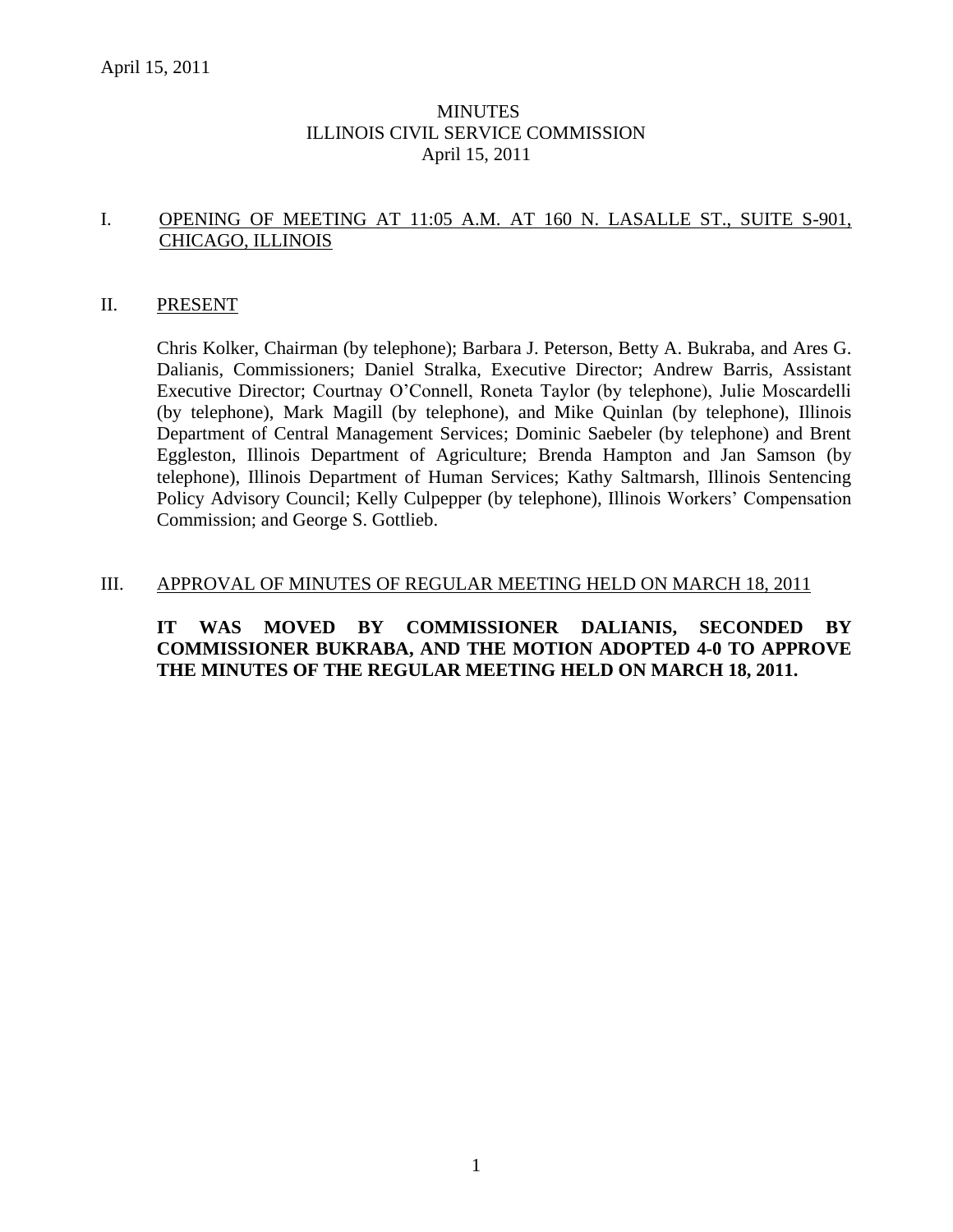#### IV. **EXEMPTIONS UNDER SECTION 4d(3) OF THE PERSONNEL CODE**

# A. Report on Exempt Positions from Central Management Services

|                                        | Total     | Number of Exempt |
|----------------------------------------|-----------|------------------|
| <u>Agency</u>                          | Employees | Positions        |
|                                        |           |                  |
|                                        |           |                  |
|                                        |           |                  |
|                                        |           |                  |
|                                        |           |                  |
| Central Management Services 1,398  115 |           |                  |
| Children and Family Services2,932  48  |           |                  |
|                                        |           |                  |
|                                        |           |                  |
|                                        |           |                  |
|                                        |           |                  |
|                                        |           |                  |
|                                        |           |                  |
|                                        |           |                  |
|                                        |           |                  |
|                                        |           |                  |
|                                        |           |                  |
|                                        |           |                  |
|                                        |           |                  |
|                                        |           |                  |
|                                        |           |                  |
|                                        |           |                  |
|                                        |           |                  |
|                                        |           |                  |
|                                        |           |                  |
|                                        |           |                  |
|                                        |           |                  |
|                                        |           |                  |
|                                        |           |                  |
|                                        |           |                  |
|                                        |           |                  |
|                                        |           |                  |
|                                        |           |                  |
|                                        |           |                  |
|                                        |           |                  |
|                                        |           |                  |
|                                        |           |                  |
|                                        |           |                  |
|                                        |           |                  |
|                                        |           |                  |
|                                        |           |                  |
|                                        |           |                  |
|                                        |           |                  |
|                                        |           |                  |
|                                        |           |                  |
|                                        |           |                  |
|                                        |           |                  |
|                                        |           |                  |
|                                        |           |                  |
|                                        |           |                  |
|                                        |           |                  |
|                                        |           |                  |
|                                        |           |                  |
|                                        |           |                  |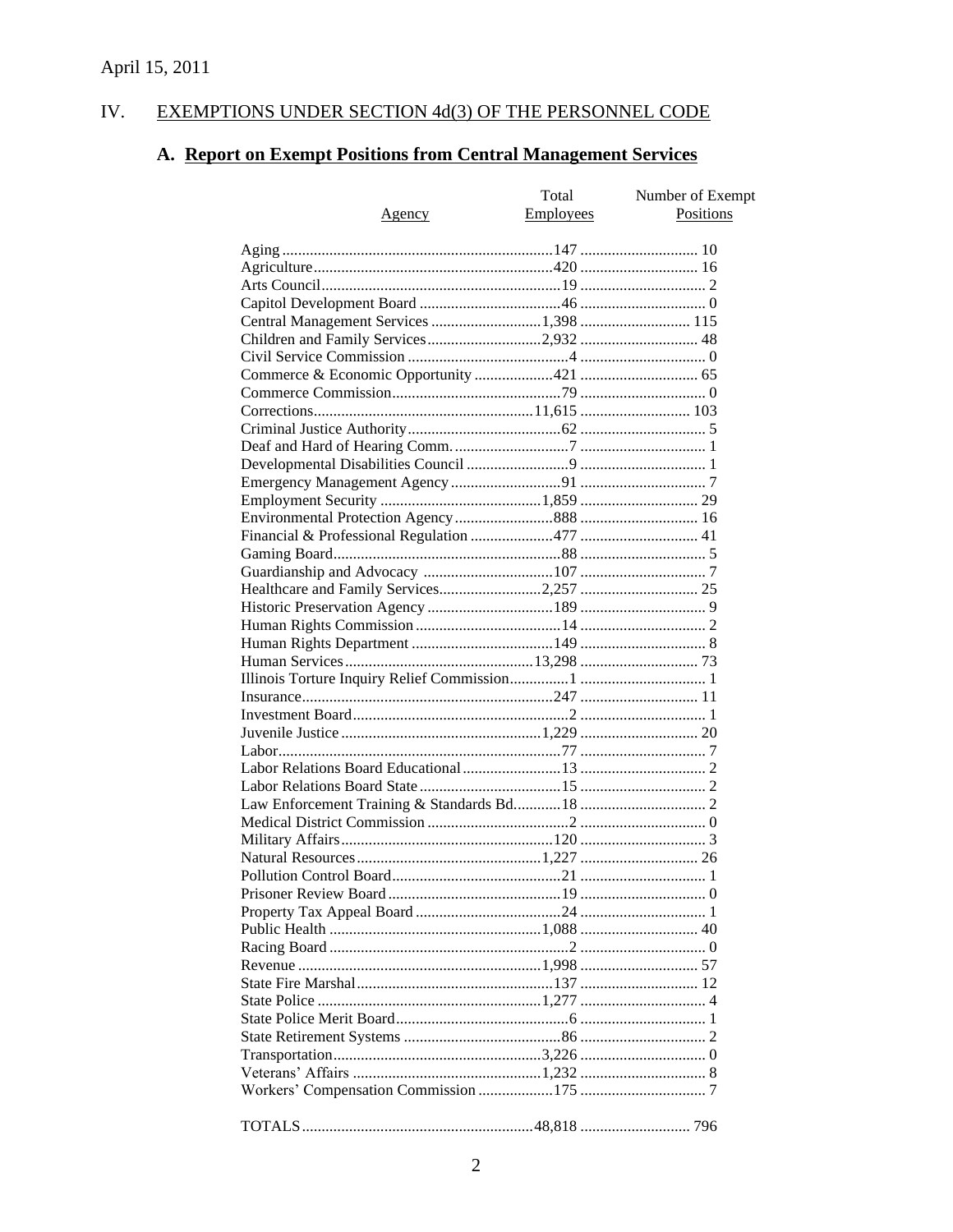### **B. Governing Rule – Section 1.142 Jurisdiction B Exemptions**

- a) The Civil Service Commission shall exercise its judgment when determining whether a position qualifies for exemption from Jurisdiction B under Section 4d(3) of the Personnel Code. The Commission will consider any or all of the following factors inherent in the position and any other factors deemed relevant to the request for exemption:
	- 1) The amount and scope of principal policy making authority;
	- 2) The amount and scope of principal policy administering authority;
	- 3) The amount of independent authority to represent the agency, board or commission to individuals, legislators, organizations or other agencies relative to programmatic responsibilities;
	- 4) The capability to bind the agency, board or commission to a course of action;
	- 5) The nature of the program for which the position has principal policy responsibility;
	- 6) The placement of the position on the organizational chart of the agency, board or commission;
	- 7) The mission, size and geographical scope of the organizational entity or program within the agency, board or commission to which the position is allocated or detailed.
- b) The Commission may, upon its own action after 30 days notice to the Director of Central Management Services or upon the recommendation of the Director of the Department of Central Management Services, rescind the exemption of any position that no longer meets the requirements for exemption set forth in subsection (a). However, rescission of an exemption shall be approved after the Commission has determined that an adequate level of managerial control exists in exempt status that will insure responsive and accountable administrative control of the programs of the agency, board or commission.
- c) For all positions currently exempt by action of the Commission, the Director of Central Management Services shall inform the Commission promptly in writing of all changes in essential functions, reporting structure, working title, work location, position title, position number or specialized knowledge, skills, abilities, licensure or certification.
- d) Prior to granting an exemption from Jurisdiction B under Section 4d(3) of the Personnel Code, the Commission will notify the incumbent of the position, if any, of its proposed action. The incumbent may appear at the Commission meeting at which action is to be taken and present objections to the exemption request.

(Source: Amended at 34 Ill. Reg. 3485, effective March 3, 2010)

\* \* \*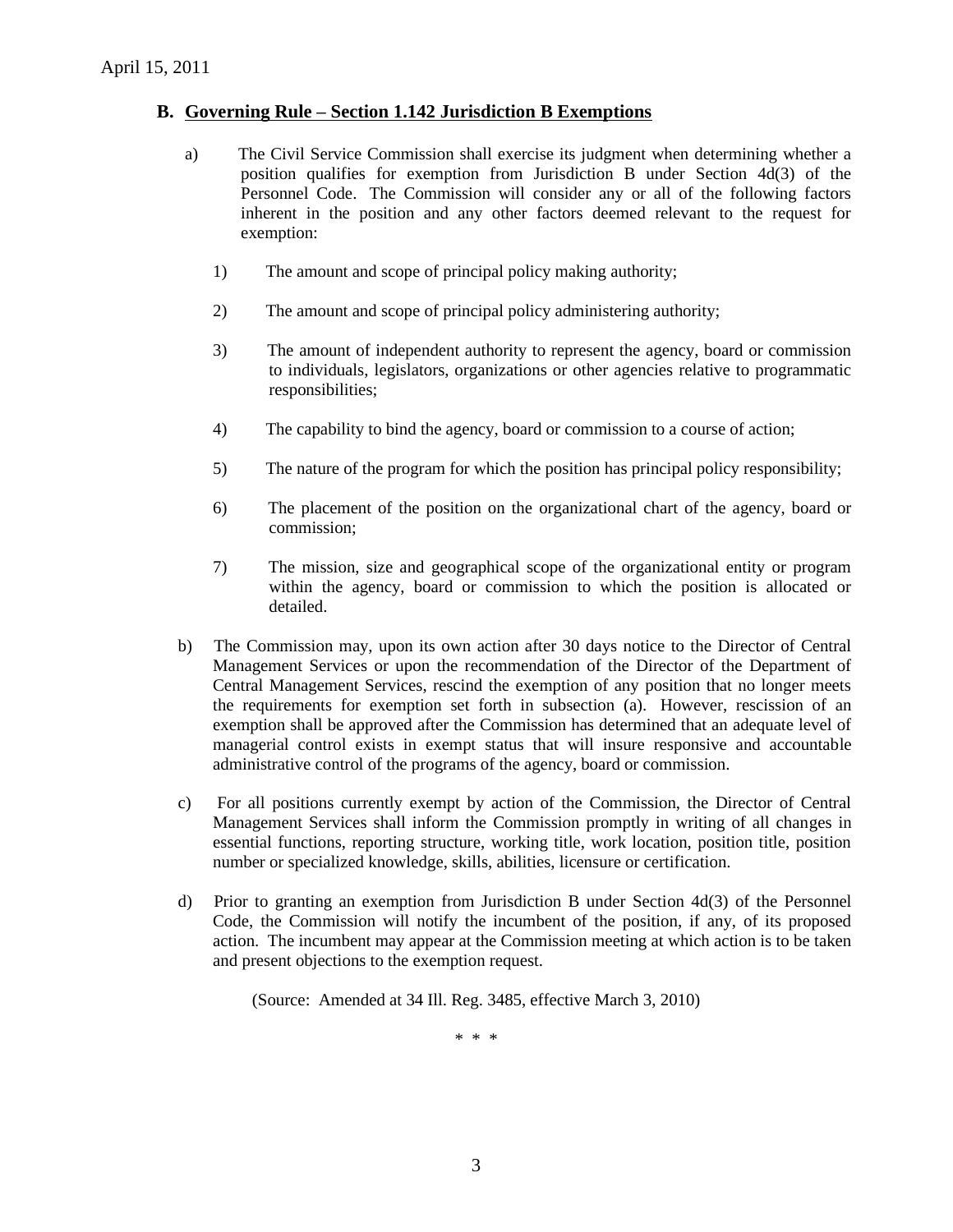# **C. Requests for 4d(3) Exemption and Proposed Rescission of 4d(3) Exemption**

Executive Director Daniel Stralka reported:

As to Items C1 and C2, these requests are for the Executive Director and Senior  $\bullet$ Policy Advisor – a position that reports to the Executive Director – for the Illinois Sentencing Policy Advisory Council. The council is a legislatively created entity to review sentencing policies and practices to determine how they impact the criminal justice system by collecting data and analyzing information. It is then to propose criminal justice population projections and ensure that there are adequate resources and facilities to serve that population.

As this is a program established by statute, it is sufficient to justify 4d(3) exempt positions to support it. The Executive Director clearly would qualify for exemption. The Senior Policy Advisor will have primary responsibility for the research the Council conducts as well as long-range planning. It will serve as a spokesperson for the Council before the legislature and the Governor's Office with the capacity to bind the Council to a course of action. It will serve as the Executive Director in his or her absence. Given that research and policy would be considered the major program of the Council, Staff recommended approval of both these requests. Chairman Kolker inquired as to non-exempt positions at the Council. Kathy Saltmarsh, Executive Director of the Illinois Sentencing Policy Advisory Council, responded that there were no other employees at this time but that there would be a Research Director as well as research assistants. She indicated that the Research Director would be similar to a principal policy exempt position at the Illinois Department of Corrections so it may also be submitted for exemption. Chairman Kolker and Commissioner Peterson noted concerns over an entity seeking  $4d(3)$ exemption for all its employees. Chairman Kolker inquired of Kathy Saltmarsh whether she had any concern if the exemptions were limited to December 31, 2012 since that is when the Council would cease to exist by the terms of its enabling legislation. She indicated no objection to such a condition.

As to Item D, this request is for the Chief Information Officer at the Department of  $\bullet$ Agriculture, a position three levels removed from the Director. The Commission has traditionally approved such requests due to the capacity of such a position to a course of action in this field, especially considering how programmatic accomplishments and information technology are so intertwined. This position is no different in that it has similar responsibilities as positions previously exempted in other agencies. The only concern is that the position is so far removed from the Director. There is no known precedent for approving a Chief Information Officer that was more than two levels removed from the Director. From follow-up correspondence, it appears that the position is organizationally subservient to its superior Division Manager – no independent reporting responsibilities to the Chief of Staff or Director. In addition, it would be the first 4d(3) exempt position in this agency at this organizational level removed from the Director and there is a concern that it would set a precedent. While Staff recommended approval of this request, it considered its organizational placement problematic. Brent Eggleston, Human Resources Director at Illinois Department of Agriculture, clarified that even though the position is technically three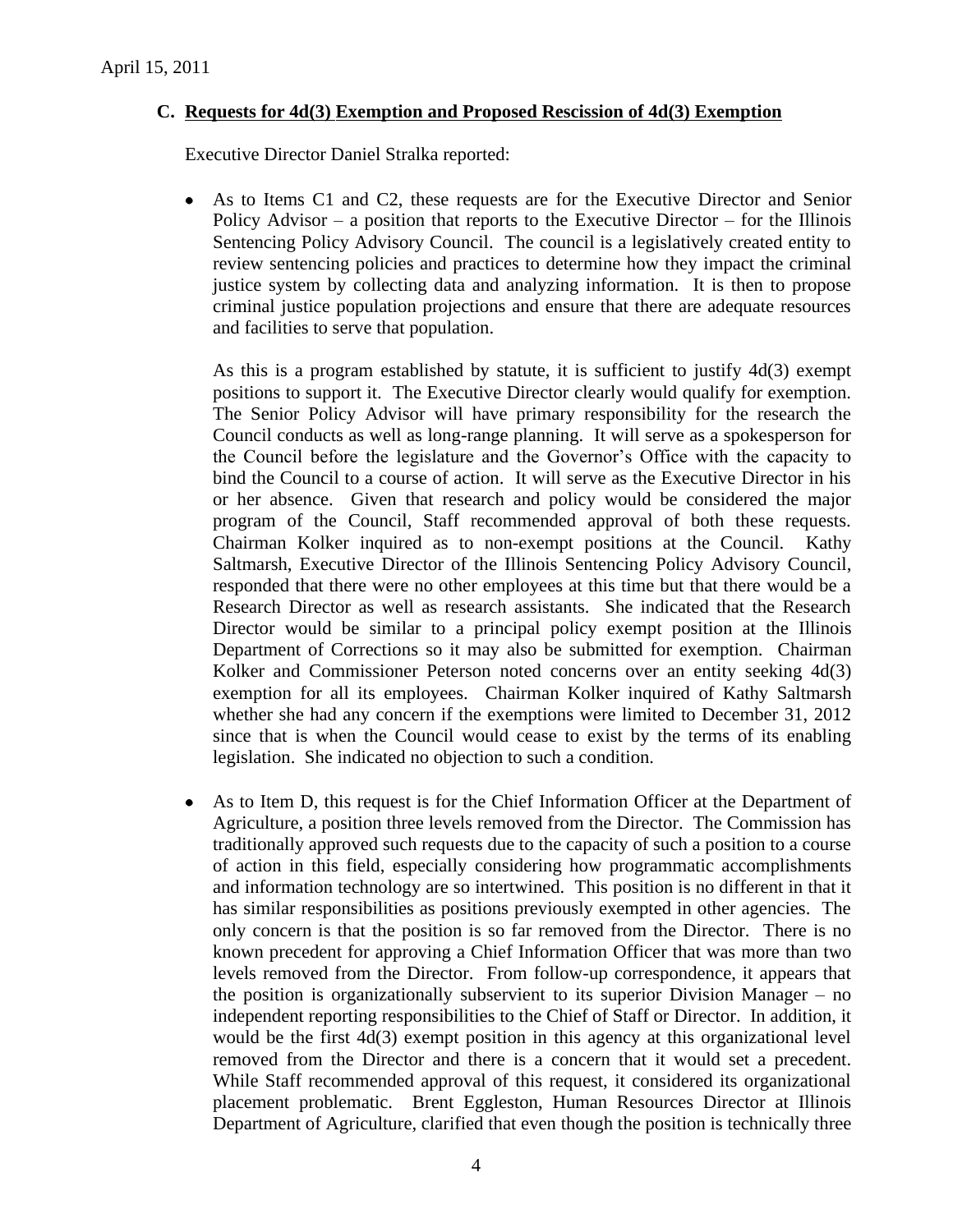levels removed from the Director, in the agency's organizational structure the Chief of Staff position is for some functions the equivalent of the Director. He also conceded that this position is an anomaly and did not consider it a precedent for seeking additional exemptions. Commissioner Dalianis requested that the Minutes reflect that approval was on a non-precedent setting basis.

As to Item E, this request is for the Chief of Information Technology Policy and  $\bullet$ Planning, a position that reports to the Director of the Bureau of Communications and Computer Services who in turn reports to the Director of Central Management Services. This position was first granted an exemption in November, 2008 due to its role in locating, researching, developing, and recommending short-term and longterm strategies and processes that the State of Illinois would commit to in its information management technologies. The position was subsequently abolished in October, 2010. The agency now wishes to reestablish it as the management plan that led to its abolishment has been changed. In addition, a 4d(3) exempt Network Infrastructure position that was approved in October 2010 is being abolished so there will not be an increase in exempt positions. For these reasons, Staff recommended approval of this request.

Commissioner Raymond W. Ewell arrived.

- As to Item F1, this request is for the Associate Deputy Director of Field Audits, a  $\bullet$ position that reports to the Deputy Director of the Division of Monitoring who reports to the Chief of Staff who reports to the Director of Illinois Department of Children and Family Services. This position directs, manages and coordinates the Field Audit program for the agency. While this position has significant opportunity to provide input and make recommendations into support functions of the agency such as internal controls and office functions, it does not have any principal policy authority in these areas. For these reasons, Staff recommended denying this request.
- As to Item F2, this request is for the State Central Register Administrator, a position  $\bullet$ that reports to the Deputy Director of Child Protection who reports to the Chief of Staff who reports to the Director of the Illinois Department of Children and Family Services. This position has principal policy responsibility for the operation of the State Central Register, a program established by statute. The State Central Register is the agency's 24 hour hotline for anyone to report cases of suspected child abuse or neglect. It handled 256,492 calls in fiscal year 2010. Given the significance of the program to the agency's overall mission, Staff recommended approval of this request.
- As to Item F3, the agency requested this matter be continued until next month's  $\bullet$ meeting to provide additional information.
- $\bullet$ As to Item F4, this request is for the Assistant Guardianship Administrator, a position that reports to the Deputy Director of Guardian and Advocacy who reports to the Chief of Staff who reports to the Director of the Illinois Department of Children and Family Services. This position is wholly subordinate to the Deputy Director who functions as the court appointed guardian responsible to the court for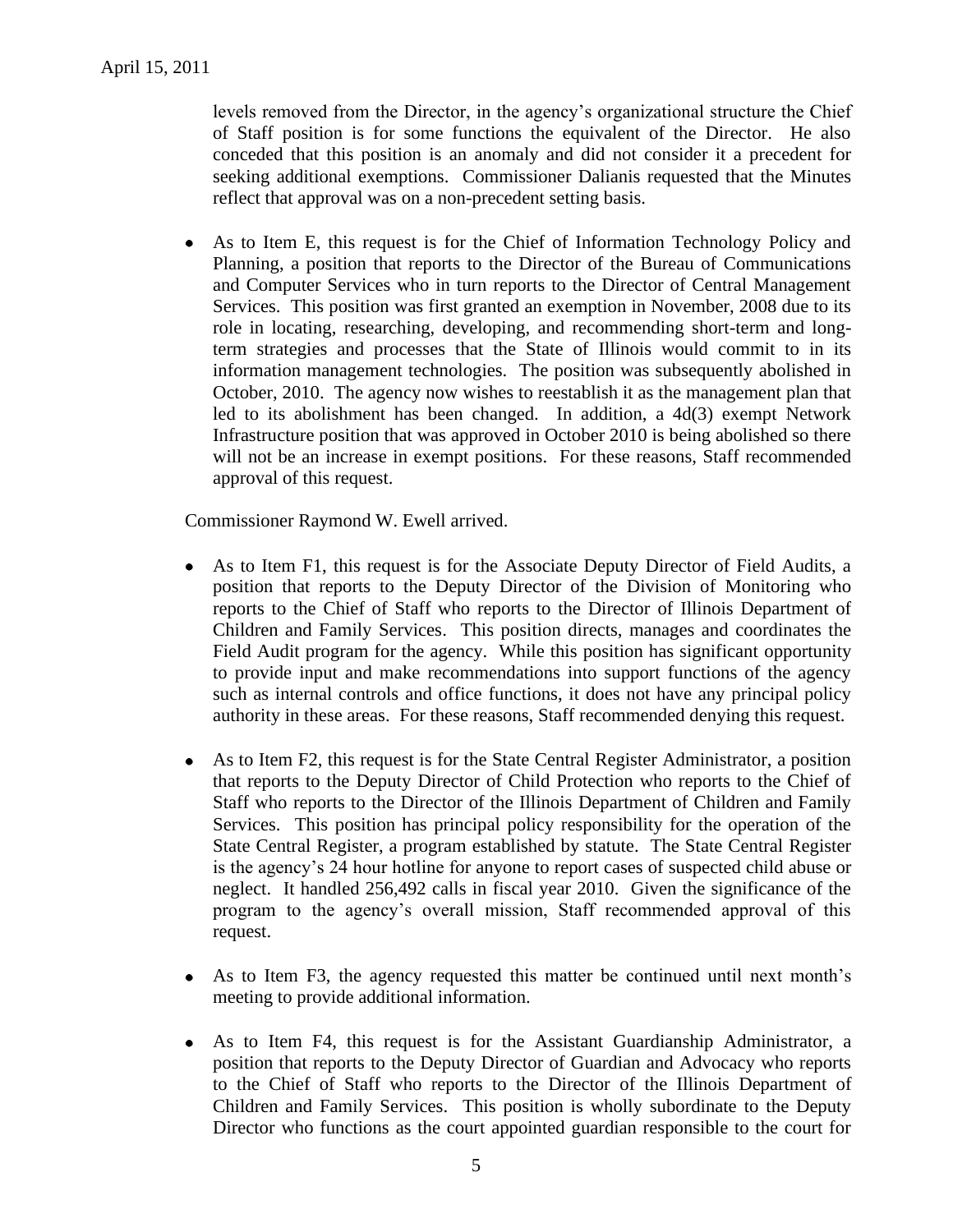the well-being of abused or neglected minors. It does not have any independent principal policy authority in these areas. For this reason, Staff recommended denying this request.

- As to Item G, this request is for the Senior Policy Advisor for the statutory Assistant  $\bullet$ Secretary of Operations who reports to the Secretary of the Illinois Department of Human Services. This position will perform a variety of critical functions and serve on a number of different task forces dedicated to improving agency management and operations under this Assistant Secretary. The Illinois Department of Human Services has two statutory Assistant Secretary positions, the other being the Assistant Secretary for Administration which the agency indicated already has a comparable 4d(3) exempt position. For these reasons, Staff recommended approval of this request though it notes this would make six 4d(3) exempt policy positions that are not tied to any specific program of the agency. Several Commissioners noted for the record that additional requests for similar such policy positions would be difficult to justify.
- As to Items H1-3, these requests are for the Deputy Director of Adult Services, the Deputy Director of Licensing and Quality Management, and the Deputy Director of Clinical Operations, all of whom report to the Director of Mental Health who reports to a statutory Assistant Secretary who reports to the Secretary of the Department of Human Services. The agency is, essentially, creating a new program as a result of litigation over the transition of residents from institutional settings to community based housing. The Williams settlement mandates the agency to:
	- 1. Communicate to qualifying individuals their choice to potentially transition from institutional residency to community housing.
	- 2. Provide independent evaluations of these individuals to determine their appropriate setting.
	- 3. Develop 640 units of community based housing within the next 2 years.
	- 4. Develop a service plan for each class member.

Each of these three positions has a role in effectuating this plan of action. Item H1 has the overall planning responsibility for this new program. Item H2 will be responsible for monitoring both the qualifying individuals as well as service providers to these individuals to ensure the proper level of care is being maintained. Item H3, which recently had its 4d(3) exemption rescinded due to extended vacancy, has overall clinical Mental Health responsibilities that include this new program, but include clinical operations throughout Mental Health. It also serves as the Division Director in his or her absence. Given the nature of this newly mandated program and the responsibilities of Items H1 and H2 in developing and administering it, and then considering the request to renew the exemption for Item H3, Staff recommended approval of these requests.

Commissioner Dalianis requested the agency representative provide a brief overview of the litigation that led to this new program. Brenda Hampton, Deputy Director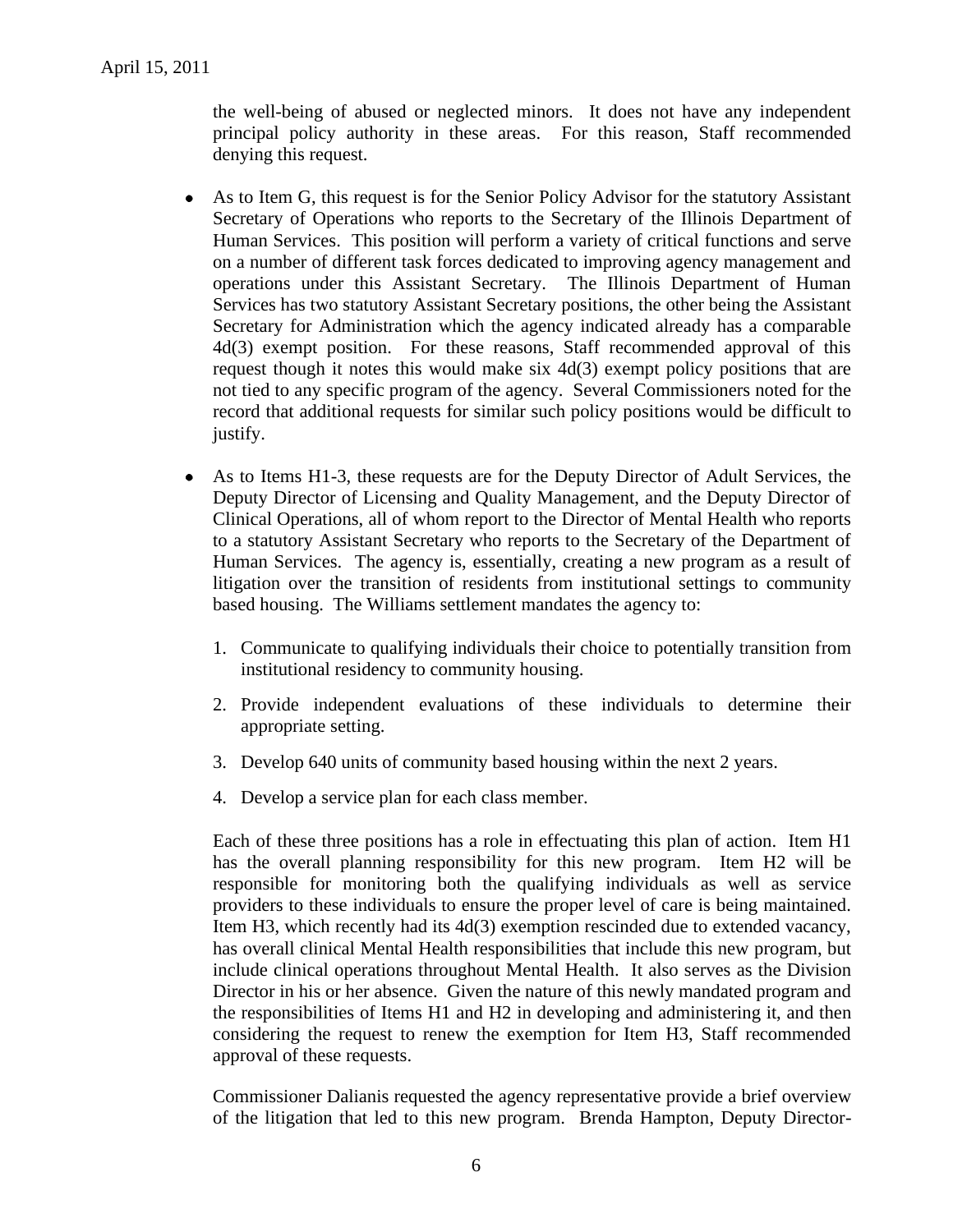System Rebalancing, explained the history of the litigation and explained how the settlement requires the Department of Mental Health to provide transition services to 4,500 individuals to integrated community based settings. Those that qualify will live in their own apartments with wraparound support services provided by the agency. This is a statewide initiative and the agency has been given five years to accomplish it for those residents who qualify.

As to Item I, this request is for the Fraud Prevention and Efficiency Controller, a  $\bullet$ position that reports to the Chairman of the Illinois Workers' Compensation Commission. This position is responsible for reviewing Commission operations to maximize efficiencies and watch for fraudulent activity which hinder and impede its administrative operations. It was created as a result of issues that arose during legislative hearings as well as an acknowledgement that its performance in some operations areas could be improved. As this position will have significant responsibility and authority to impact the overall program of the Commission, Staff recommended approval of this request. Commissioner Dalianis inquired whether it would function as an inspector general. Kelly Culpepper, Human Resources Manager at the Illinois Workers' Compensation Commission, indicated it would. Commissioner Peterson asked how many 4d(3) exempt positions this would leave the Commission with. Kelly Culpepper responded nine since the recently rescinded Chief of Staff would not be reestablished.

# **IT WAS MOVED BY COMMISSIONER DALIANIS, SECONDED BY COMMISSIONER BUKRABA, AND THE MOTION ADOPTED 5-0 TO GRANT THE REQUEST FOR 4D(3) EXEMPTION FOR THE FOLLOWING POSITIONS THROUGH DECEMBER 31, 2012:**

- **C1: Executive Director (Illinois Sentencing Policy Advisory Council)**
- **C2: Senior Policy Advisor (Illinois Sentencing Policy Advisory Council)**

**IT WAS MOVED BY COMMISSIONER DALIANIS, SECONDED BY COMMISSIONER BUKRABA, AND THE MOTION ADOPTED 5-0 TO GRANT THE REQUEST FOR 4D(3) EXEMPTION FOR THE FOLLOWING POSITIONS:**

- **D: Chief Information Officer/Bureau Chief-Bureau of Computer Services (Department of Agriculture)**
- **E: Chief of Information Technology Policy and Planning (CMS)**
- **F2: State Central Register Administrator (Children & Family Services)**
- **G: Special Management Assistant/Senior Policy Advisor (DHS)**
- **H1: Deputy Director of Adult Services, Division of Mental Health (DHS)**
- **H2: Deputy Director of Licensing and Quality Management, Division of Mental Health (DHS)**
- **H3: Deputy Director of Clinical Operations, Division of Mental Health (DHS)**
- **I: Fraud Prevention & Efficiency Controller (Workers' Comp. Comm.)**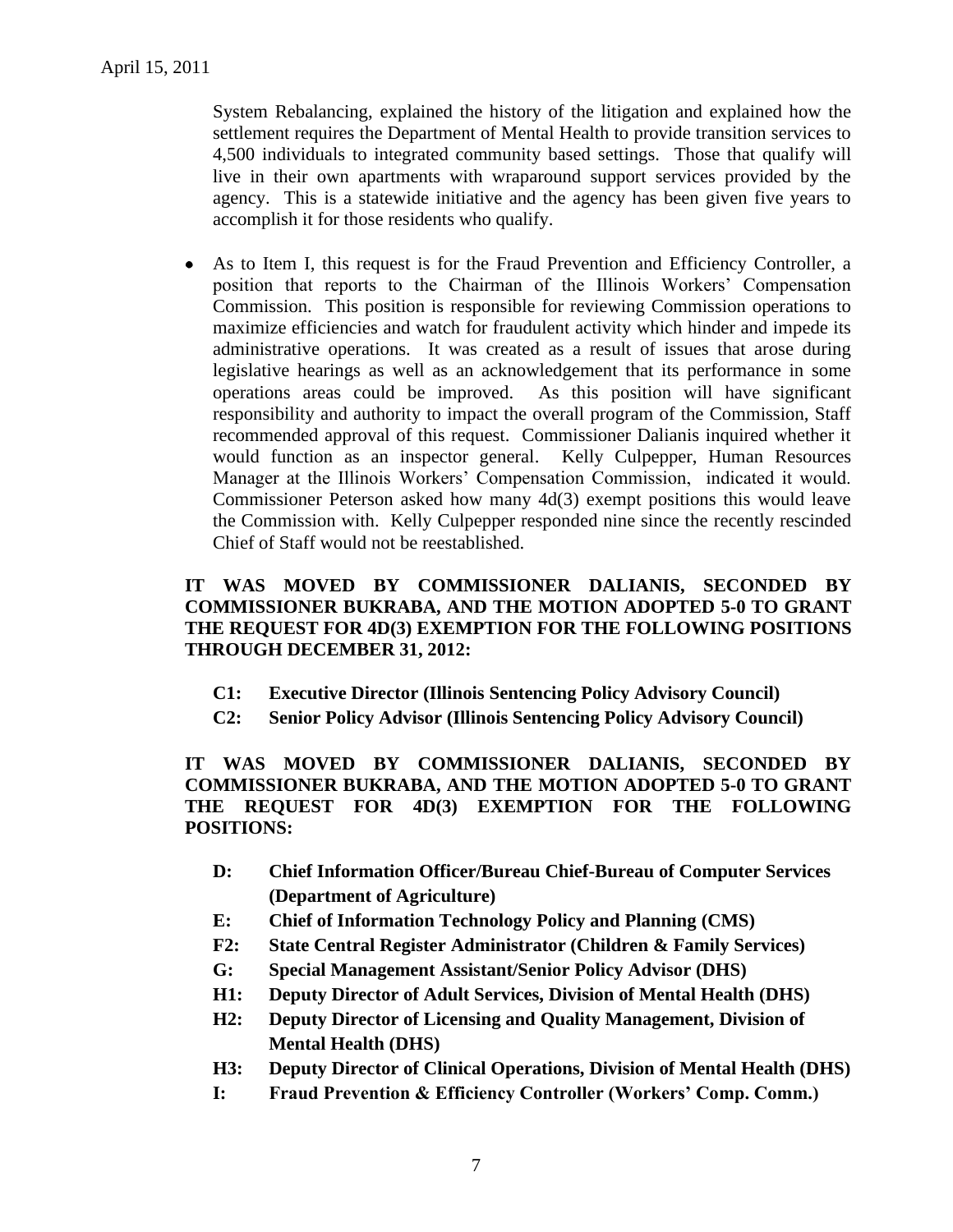# **IT WAS MOVED BY COMMISSIONER DALIANIS, SECONDED BY COMMISSIONER PETERSON, AND THE MOTION ADOPTED 5-0 TO DENY THE REQUEST FOR 4D(3) EXEMPTION FOR THE FOLLOWING POSITIONS:**

- **F1: Associate Deputy Director of Field Audits (Children & Family Services)**
- **F4: Assistant Guardianship Administrator (Children & Family Services)**

# **The following 4d(3) exemption requests were granted through December 31, 2012 on April 15, 2011:**

### **C1. Illinois Sentencing Policy Advisory Council**

| <b>Position Number</b>  | 40070-50-04-000-00-01                       |
|-------------------------|---------------------------------------------|
| <b>Position Title</b>   | Senior Public Service Administrator         |
| <b>Functional Title</b> | <b>Executive Director</b>                   |
| Incumbent               | Kathryn Saltmarsh                           |
| Supervisor              | Illinois Sentencing Policy Advisory Council |
| Location                | <b>Sangamon County</b>                      |

### **C2. Illinois Sentencing Policy Advisory Council**

| <b>Position Number</b>  | 40070-50-04-000-01-01                                            |
|-------------------------|------------------------------------------------------------------|
| <b>Position Title</b>   | Senior Public Service Administrator                              |
| Bureau/Division         | <b>Executive Director's Office</b>                               |
| <b>Functional Title</b> | Senior Policy Advisor                                            |
| Incumbent               | Vacant                                                           |
| Supervisor              | Executive Director who reports to the Illinois Sentencing Policy |
|                         | <b>Advisory Council</b>                                          |
| Location                | <b>Sangamon County</b>                                           |

### **The following 4d(3) exemption requests were granted on April 15, 2011:**

#### **D. Illinois Department of Agriculture**

| <b>Position Number</b>  | 40070-11-61-000-00-02                                                                                                          |
|-------------------------|--------------------------------------------------------------------------------------------------------------------------------|
| <b>Position Title</b>   | Senior Public Service Administrator                                                                                            |
| Bureau/Division         | <b>Computer Services</b>                                                                                                       |
| <b>Functional Title</b> | Chief Information Officer and Bureau Chief of the Bureau of<br><b>Computer Services</b>                                        |
| Incumbent               | Vacant                                                                                                                         |
| Supervisor              | Division Manager of the Division of Administrative Services, who<br>reports to the Chief of Staff, who reports to the Director |
| Location                | <b>Sangamon County</b>                                                                                                         |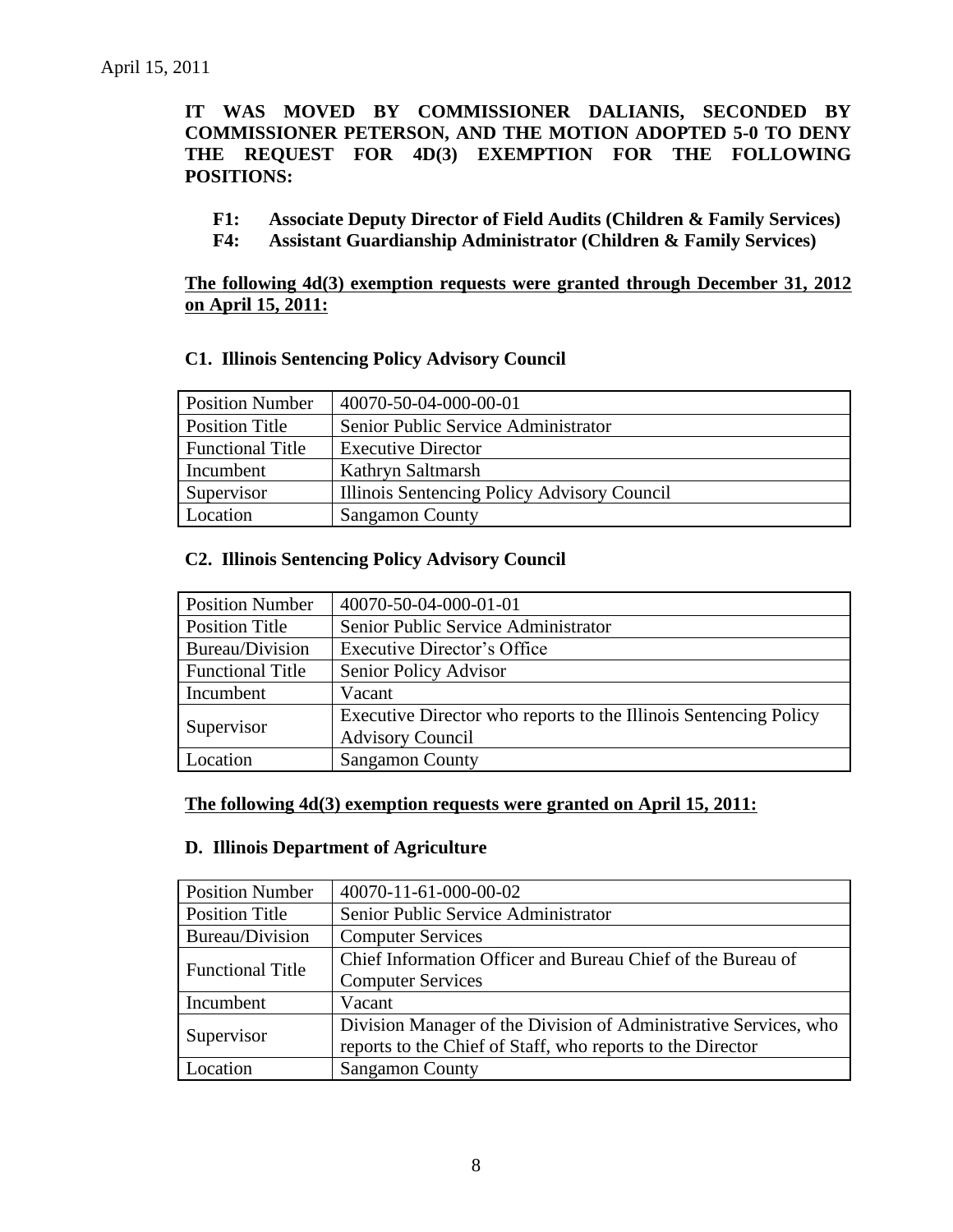| <b>Position Number</b>  | 40070-37-10-000-20-01                                                  |
|-------------------------|------------------------------------------------------------------------|
| <b>Position Title</b>   | Senior Public Service Administrator                                    |
| Bureau/Division         | $\text{BCCS}^1$ , Information Technology & Telecom Policy and Planning |
| <b>Functional Title</b> | Chief of Information Technology Policy and Planning                    |
| Incumbent               | Vacant                                                                 |
| Supervisor              | BCCS Deputy Director, who reports to the Director                      |
| Location                | <b>Sangamon County</b>                                                 |

# **E. Illinois Department of Central Management Services**

# **F2. Illinois Department of Children and Family Services**

| <b>Position Number</b>  | 40070-16-18-420-00-01                                            |
|-------------------------|------------------------------------------------------------------|
| <b>Position Title</b>   | Senior Public Service Administrator                              |
| Bureau/Division         | <b>Child Protection</b>                                          |
| <b>Functional Title</b> | <b>State Central Register Administrator</b>                      |
| Incumbent               | Vacant                                                           |
| Supervisor              | Deputy Director of Child Protection, who reports to the Chief of |
|                         | Staff, who reports to the Director                               |
| Location                | <b>Sangamon County</b>                                           |

# **G. Illinois Department of Human Services**

| <b>Position Number</b>  | 40070-10-02-000-00-01                                           |
|-------------------------|-----------------------------------------------------------------|
| <b>Position Title</b>   | Senior Public Service Administrator                             |
| <b>Bureau/Division</b>  | Office of the Assistant Secretary of Operations                 |
| <b>Functional Title</b> | Special Management Assistant/Senior Policy Advisor              |
| Incumbent               | Vacant                                                          |
| Supervisor              | Assistant Secretary of Operations, who reports to the Secretary |
| Location                | <b>Cook County</b>                                              |

# **H1. Illinois Department of Human Services**

| <b>Position Number</b>  | 40070-10-76-320-00-01                                              |
|-------------------------|--------------------------------------------------------------------|
| <b>Position Title</b>   | Senior Public Service Administrator                                |
| Bureau/Division         | <b>Mental Health</b>                                               |
| <b>Functional Title</b> | Deputy Director of Adult Services, Mental Health Division          |
| Incumbent               | Vacant                                                             |
| Supervisor              | Director of Mental Health, who reports to the Assistant Secretary, |
|                         | who reports to the Secretary                                       |
| Location                | <b>Cook County</b>                                                 |

 $\overline{a}$ <sup>1</sup> Bureau of Communications and Computer Services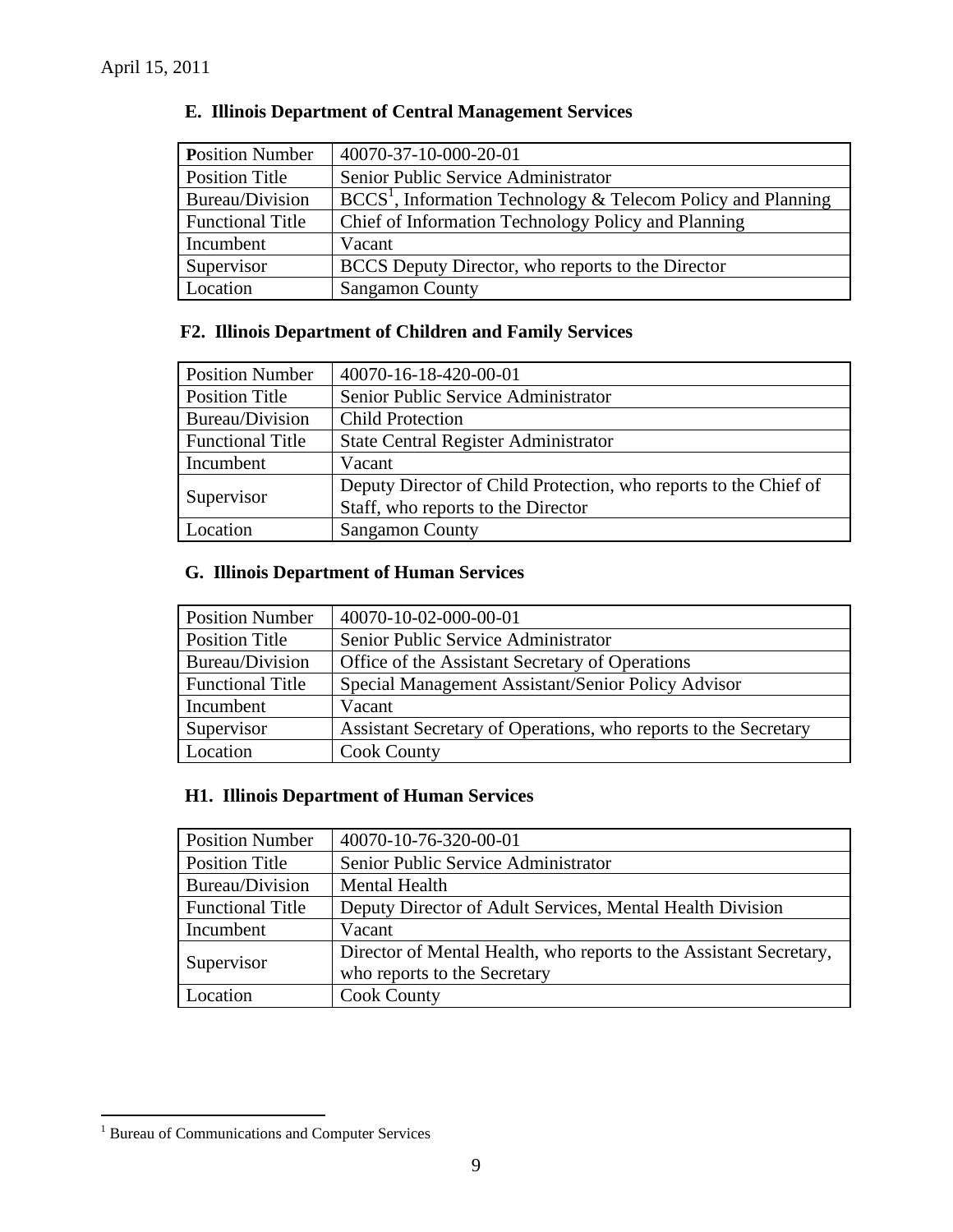| <b>Position Number</b>  | 40070-10-76-340-00-01                                              |
|-------------------------|--------------------------------------------------------------------|
| <b>Position Title</b>   | Senior Public Service Administrator                                |
| Bureau/Division         | <b>Mental Health</b>                                               |
| <b>Functional Title</b> | Deputy Director of Licensing and Quality Management                |
| Incumbent               | Vacant                                                             |
| Supervisor              | Director of Mental Health, who reports to the Assistant Secretary, |
|                         | who reports to the Secretary                                       |
| Location                | <b>Cook County</b>                                                 |

# **H2. Illinois Department of Human Services**

# **H3. Illinois Department of Human Services**

| <b>Position Number</b>  | 40070-10-76-600-00-01                                              |
|-------------------------|--------------------------------------------------------------------|
| Position Title          | Senior Public Service Administrator                                |
| Bureau/Division         | <b>Mental Health</b>                                               |
| <b>Functional Title</b> | Deputy Director of Clinical Operations                             |
| Incumbent               | Vacant                                                             |
| Supervisor              | Director of Mental Health, who reports to the Assistant Secretary, |
|                         | who reports to the Secretary                                       |
| Location                | <b>Cook County</b>                                                 |

# **I. Illinois Workers' Compensation Commission**

| <b>Position Number</b>  | 40070-50-37-000-00-02                    |
|-------------------------|------------------------------------------|
| Position Title          | Senior Public Service Administrator      |
| Bureau/Division         | Administration                           |
| <b>Functional Title</b> | Fraud Prevention & Efficiency Controller |
| Incumbent               | Vacant                                   |
| Supervisor              | Chairman                                 |
| Location                | <b>Cook County</b>                       |

# **The following 4d(3) exemption requests were denied on April 15, 2011:**

# **F1. Illinois Department of Children and Family Services**

| <b>Position Number</b>  | 40070-16-13-400-00-01                                             |
|-------------------------|-------------------------------------------------------------------|
| <b>Position Title</b>   | Senior Public Service Administrator                               |
| Bureau/Division         | Monitoring                                                        |
| <b>Functional Title</b> | <b>Associate Deputy Director of Field Audits</b>                  |
| Incumbent               | Vacant                                                            |
| Supervisor              | Deputy Director of Monitoring, who reports to the Chief of Staff, |
|                         | who reports to the Director                                       |
| Location                | <b>Cook County</b>                                                |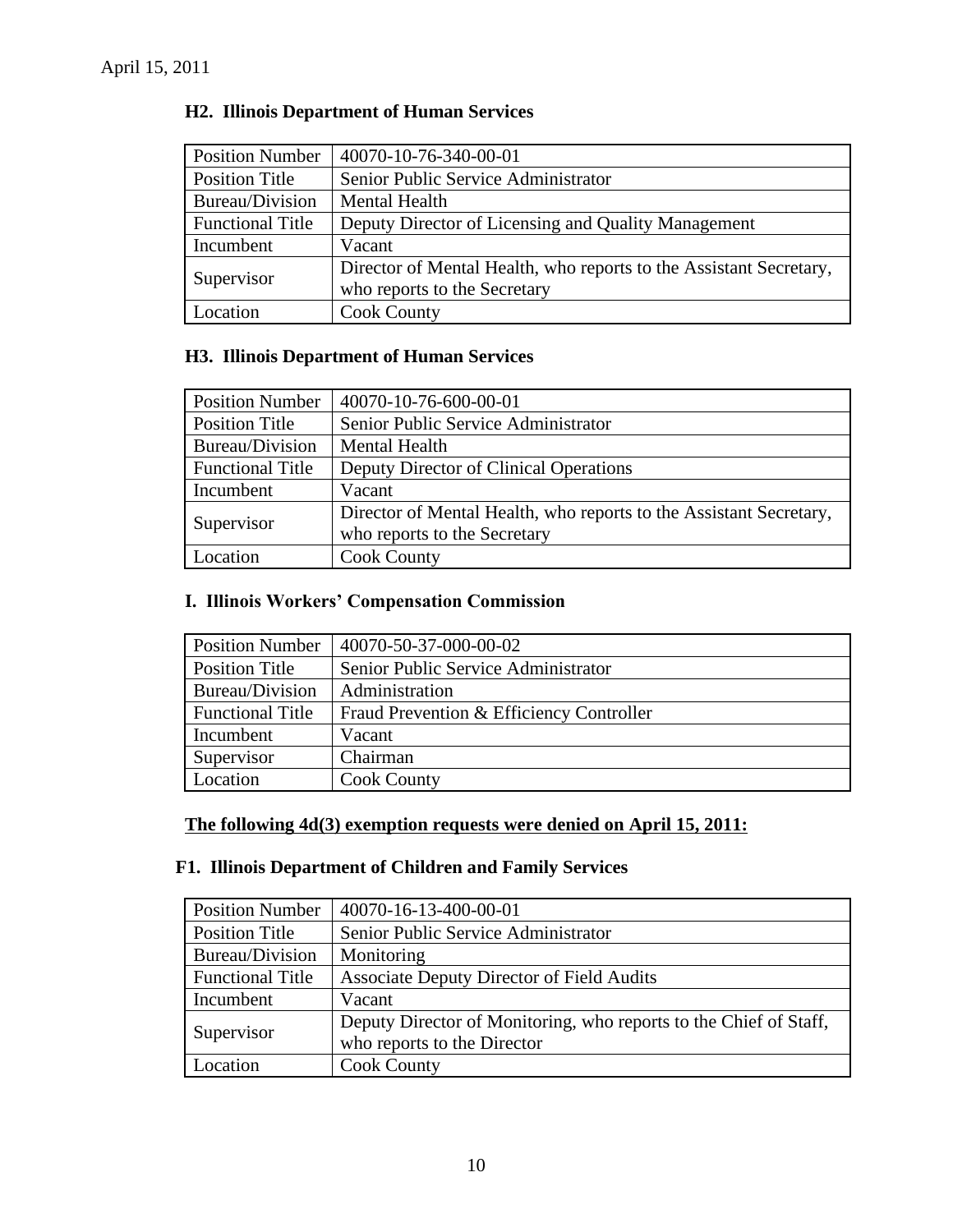| <b>Position Number</b>  | 40070-16-24-100-00-01                                        |  |
|-------------------------|--------------------------------------------------------------|--|
| Position Title          | Senior Public Service Administrator                          |  |
| Bureau/Division         | Guardian and Advocacy                                        |  |
| <b>Functional Title</b> | <b>Assistant Guardianship Administrator</b>                  |  |
| Incumbent               | Vacant                                                       |  |
| Supervisor              | Deputy Director of Guardian and Advocacy, who reports to the |  |
|                         | Chief of Staff, who reports to the Director                  |  |
| Location                | <b>Cook County</b>                                           |  |

### **F4. Illinois Department of Children and Family Services**

### V. CLASS SPECIFICATIONS

• None submitted.

**IT WAS MOVED BY COMMISSIONER PETERSON, SECONDED BY COMMISSIONER DALIANIS, AND THE MOTION ADOPTED 5-0 TO DISAPPROVE ANY CLASS SPECIFICATIONS RECEIVED BY THE COMMISSION NOT CONTAINED IN THIS REPORT TO ALLOW ADEQUATE STUDY.** 

### VI. MOTION TO GO INTO EXECUTIVE SESSION

**IT WAS MOVED BY COMMISSIONER BUKRABA, SECONDED BY COMMISSIONER DALIANIS, AND BY ROLL CALL VOTE THE MOTION ADOPTED 5-0 TO HOLD AN EXECUTIVE SESSION PURSUANT TO SUBSECTIONS 2(c)(1), 2(c)(4), AND 2(c)(11) OF THE OPEN MEETINGS ACT.** 

| <b>KOLKER</b>   | YES. | <b>EWELL</b>    | YES |
|-----------------|------|-----------------|-----|
| <b>PETERSON</b> | YES. | <b>DALIANIS</b> | YES |
| <b>BUKRABA</b>  | YES. |                 |     |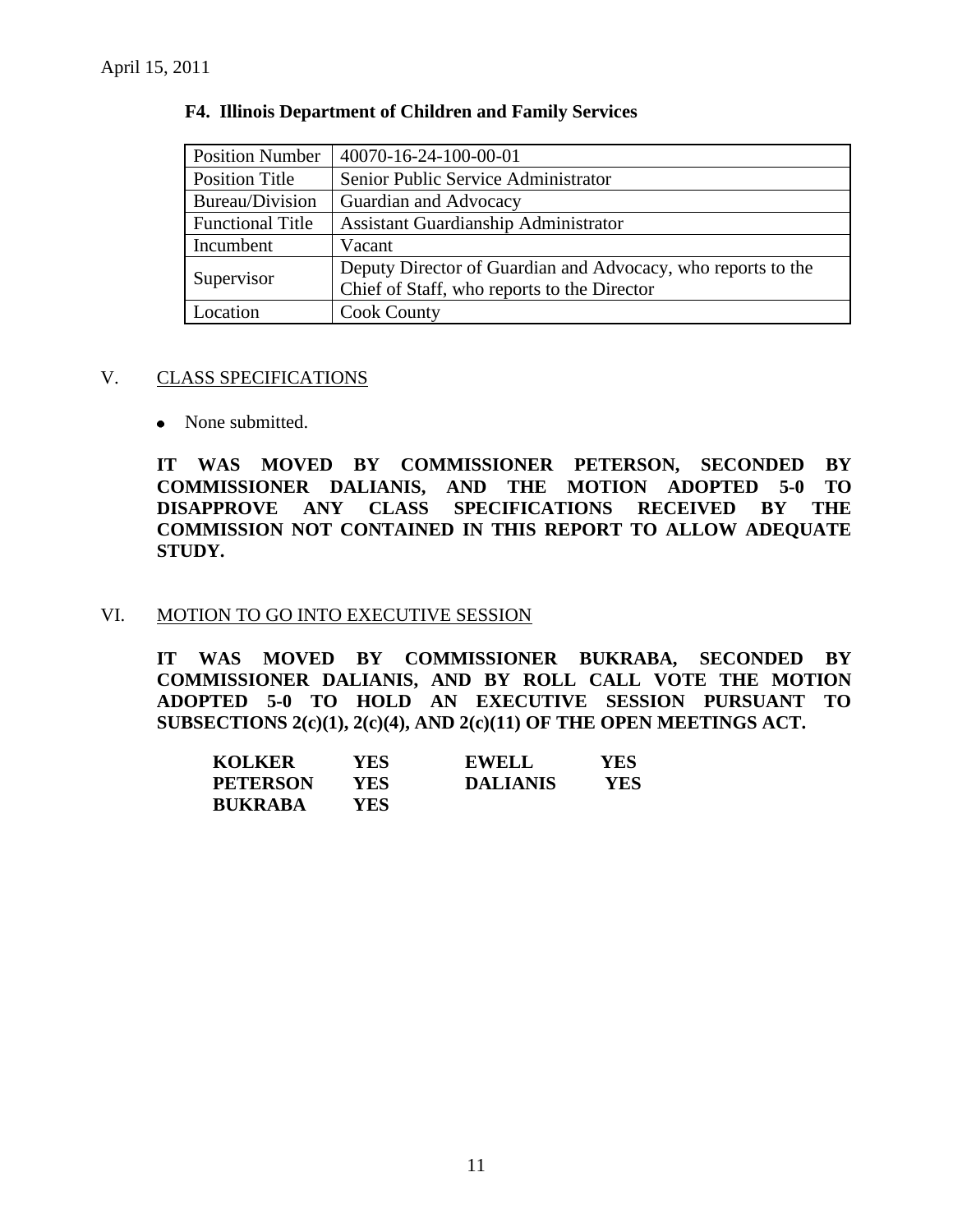### VII. RECONVENE MEETING

Upon due and proper notice the regular meeting of the Illinois Civil Service Commission was reconvened at 160 North LaSalle Street, Suite S-901, Chicago, Illinois at 12:15 p.m.

#### PRESENT

Chris Kolker, Chairman (by telephone); Raymond W. Ewell, Barbara J. Peterson, Betty A. Bukraba, and Ares G. Dalianis, Commissioners; Daniel Stralka, Executive Director; Andrew Barris, Assistant Executive Director; George S. Gottlieb; and Michael A. Sanders (by telephone).

### VIII. NON-MERIT APPOINTMENT REPORT

The Personnel Code permits non-merit appointments for a limited period of time, i.e., emergency appointments shall not exceed 60 days and shall not be renewed, and positions shall not be filled on a temporary or provisional basis for more than six months out of any twelve-month period. Consecutive non-merit appointments are not violative of the Code; however, they do present a possible evasion of merit principles and should be monitored. Set forth below is the number of consecutive non-merit appointments made by each department. These statistics are from the Department of Central Management Services' Consecutive Non-Merit Report.

| Agency                                | 2/28/11       | 3/31/11               | 3/31/10        |
|---------------------------------------|---------------|-----------------------|----------------|
| Aging                                 |               | 0                     |                |
| Agriculture                           |               |                       |                |
| <b>Children and Family Services</b>   |               | 3                     |                |
| Corrections                           |               |                       |                |
| <b>Employment Security</b>            | 3             | $\mathcal{D}_{\cdot}$ | $\mathfrak{D}$ |
| <b>Healthcare and Family Services</b> |               |                       |                |
| <b>Historic Preservation Agency</b>   |               |                       |                |
| <b>Human Services</b>                 | $\mathcal{D}$ | $\mathbf{2}$          |                |
| <b>Natural Resources</b>              | Q             | 8                     |                |
| Property Tax Appeal Board             |               |                       |                |
| <b>State Fire Marshal</b>             |               | 0                     |                |
| Transportation                        | 10            |                       |                |
| Veterans' Affairs                     |               |                       |                |
| Totals                                | 33            | 26                    |                |

Both George Gottlieb and Michael Sanders asked for permission to address the Commission. It was the consensus of the Commissioners for these requests to waive the requirement in Section 1.260 of the Rules of the Civil Service Commission that requests for oral argument are made at least five days before the public meeting, and to allow George Gottlieb and Michael Sanders to address the Commission briefly.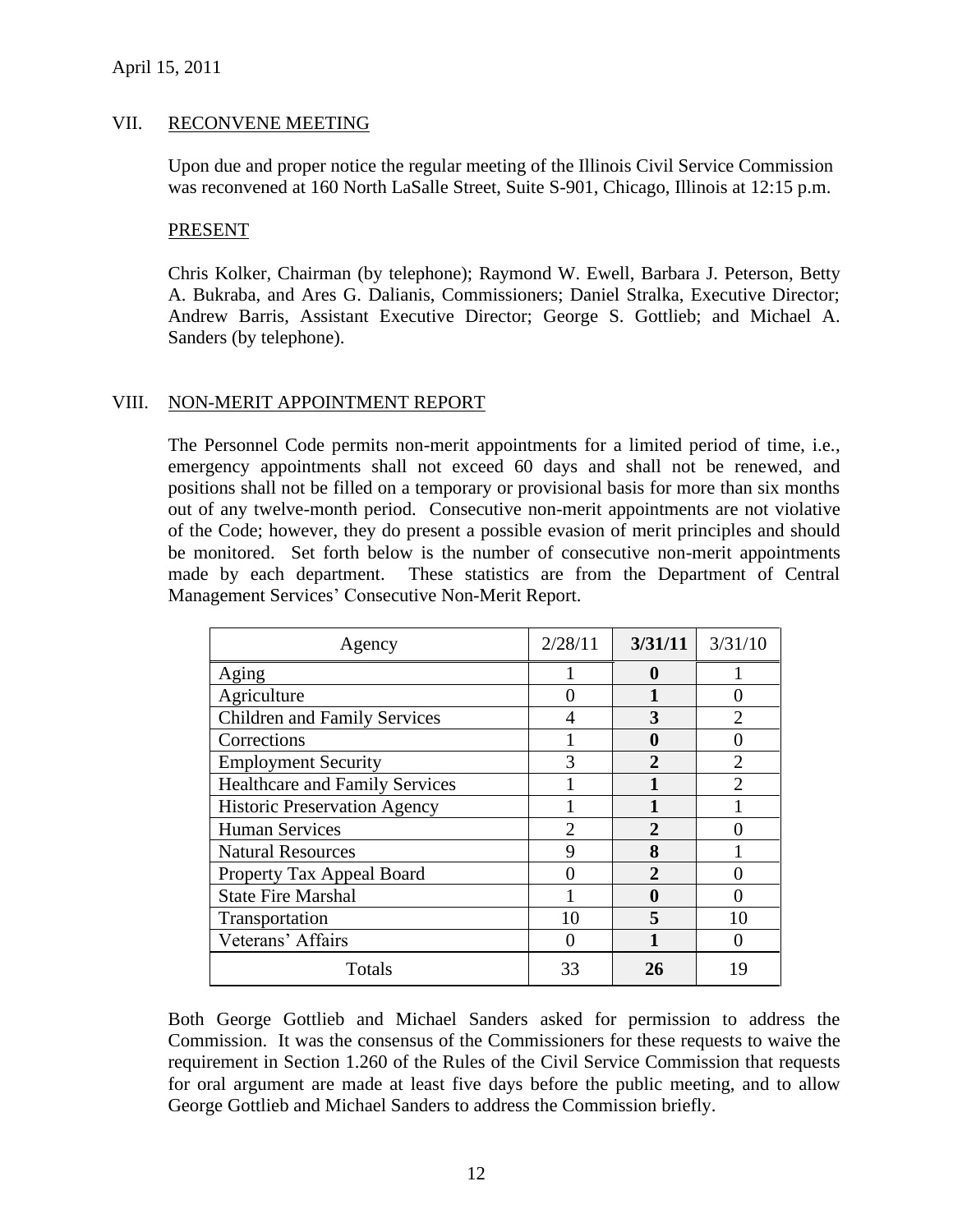### IX. PUBLICLY ANNOUNCED DECISIONS RESULTING FROM APPEAL

### **DA-33-10**

| Employee  | Michelle R. Freeman       | <b>Appeal Date</b>   | 02/02/10              |
|-----------|---------------------------|----------------------|-----------------------|
| Agency    | Corrections               | <b>Decision Date</b> | 04/01/11              |
| Type      | Discharge                 | ALJ                  | Daniel Stralka        |
| Change(s) | Unauthorized absences and | Proposal for         | Charges are partially |
|           | violation of Standards of | Decision             | proven and warrant    |
|           | Conduct                   |                      | discharge.            |

**IT WAS MOVED BY COMMISSIONER DALIANIS, SECONDED BY COMMISSIONER BUKRABA, AND BY ROLL CALL VOTE OF 5-0 THE MOTION ADOPTED TO AFFIRM AND ADOPT THE ADMINISTRATIVE LAW JUDGE'S PROPOSAL FOR DECISION THAT THE CHARGES HAVE BEEN PARTIALLY PROVEN AND WARRANT DISCHARGE FOR THE REASONS SET FORTH IN THE PROPOSAL FOR DECISION DATED APRIL 1, 2011.** 

| <b>KOLKER</b>   | YES.       | <b>EWELL</b>    | YES |
|-----------------|------------|-----------------|-----|
| <b>PETERSON</b> | YES.       | <b>DALIANIS</b> | YES |
| <b>BUKRABA</b>  | <b>YES</b> |                 |     |

### **DA-53-10**

| Employee  | George S. Gottlieb | <b>Appeal Date</b>   | 06/07/10                       |
|-----------|--------------------|----------------------|--------------------------------|
| Agency    | Revenue            | <b>Decision Date</b> | 03/31/11                       |
| Type      | Discharge          | ALJ                  | Daniel Stralka                 |
| Change(s) | Conduct unbecoming | Proposal for         | Charges are proven and warrant |
|           |                    | Decision             | discharge.                     |

**IT WAS MOVED BY COMMISSIONER DALIANIS, SECONDED BY COMMISSIONER EWELL, AND BY ROLL CALL VOTE OF 5-0 THE MOTION ADOPTED TO AFFIRM AND ADOPT THE ADMINISTRATIVE LAW JUDGE'S PROPOSAL FOR DECISION THAT THE CHARGES HAVE BEEN PROVEN AND WARRANT DISCHARGE FOR THE REASONS SET FORTH IN THE PROPOSAL FOR DECISION DATED MARCH 31, 2011.** 

| <b>KOLKER</b>   | YES. | <b>EWELL</b>    | YES |
|-----------------|------|-----------------|-----|
| <b>PETERSON</b> | YES- | <b>DALIANIS</b> | YES |
| <b>BUKRABA</b>  | YES. |                 |     |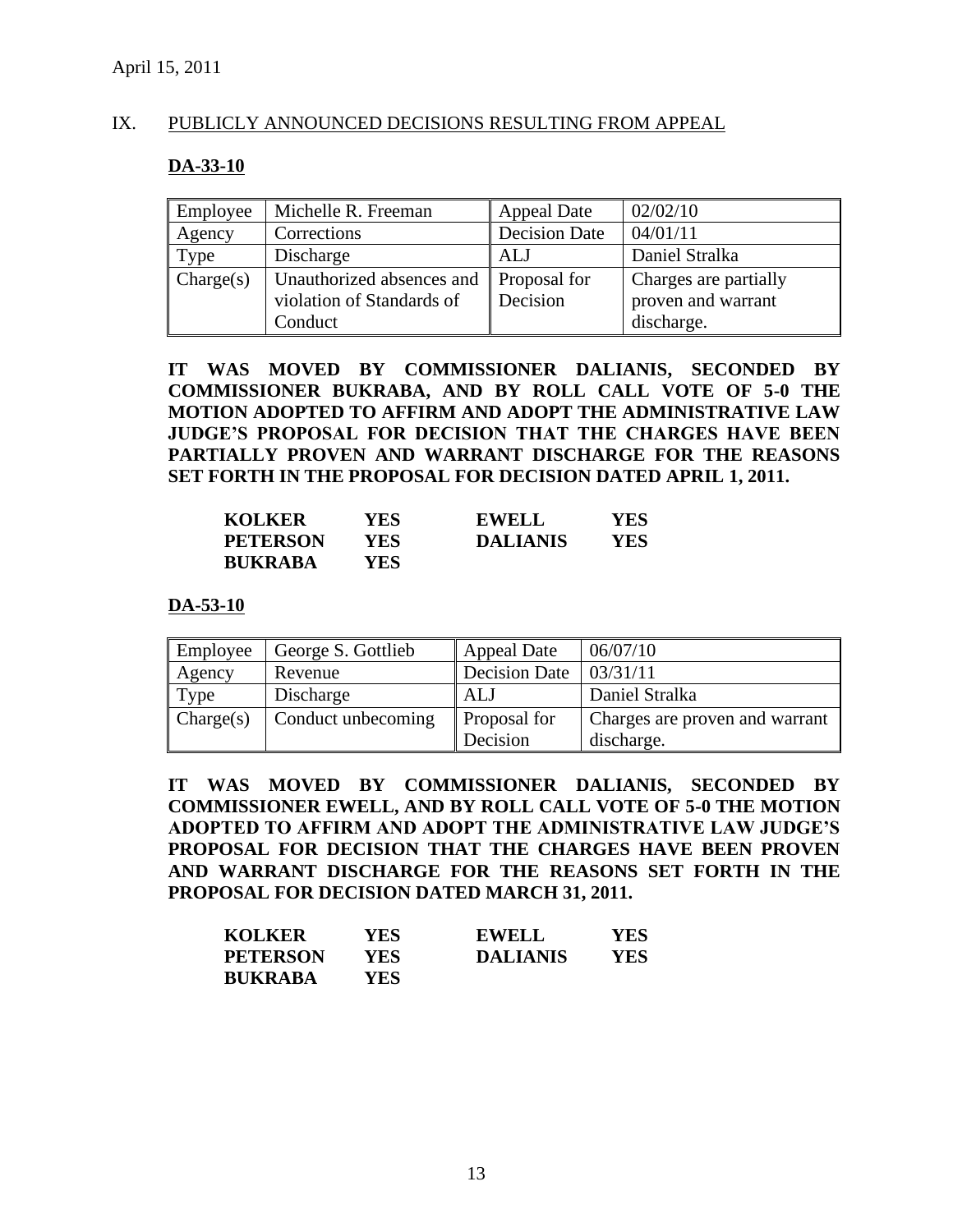# **DA-23-11**

| Employee  | Sahin M. Cakir                                                                                                                        | Appeal Date              | 10/06/10                                                     |
|-----------|---------------------------------------------------------------------------------------------------------------------------------------|--------------------------|--------------------------------------------------------------|
| Agency    | <b>State Police</b>                                                                                                                   | <b>Decision Date</b>     | 03/31/11                                                     |
| Type      | Discharge                                                                                                                             | <b>ALJ</b>               | Daniel Stralka                                               |
| Change(s) | Violation of Affirmative Attendance<br>policy, insubordination, sleeping on<br>state premises, and negligent<br>performance of duties | Proposal for<br>Decision | Charges are<br>partially proven<br>and warrant<br>discharge. |

**IT WAS MOVED BY COMMISSIONER DALIANIS, SECONDED BY COMMISSIONER PETERSON, AND BY ROLL CALL VOTE OF 5-0 THE MOTION ADOPTED TO AFFIRM AND ADOPT THE ADMINISTRATIVE LAW JUDGE'S PROPOSAL FOR DECISION THAT THE CHARGES HAVE BEEN PARTIALLY PROVEN AND WARRANT DISCHARGE FOR THE REASONS SET FORTH IN THE PROPOSAL FOR DECISION DATED MARCH 31, 2011.** 

| <b>KOLKER</b>   | YES  | <b>EWELL</b>    | YES |
|-----------------|------|-----------------|-----|
| <b>PETERSON</b> | YES  | <b>DALIANIS</b> | YES |
| <b>BUKRABA</b>  | YES. |                 |     |

**DA-25-11**

| Employee  | <b>Russell Purlee</b> | <b>Appeal Date</b>       | 10/18/10                                                                   |
|-----------|-----------------------|--------------------------|----------------------------------------------------------------------------|
| Agency    | Human Services        | <b>Decision Date</b>     | 04/01/11                                                                   |
| Type      | Discharge             | ALJ                      | <b>Andrew Barris</b>                                                       |
| Change(s) | Recipient abuse       | Proposal for<br>Decision | Charges are not proven; discharge is<br>set aside in whole; employee to be |
|           |                       |                          | reinstated.                                                                |

**IT WAS MOVED BY COMMISSIONER EWELL, SECONDED BY COMMISSIONER DALIANIS, AND BY ROLL CALL VOTE OF 5-0 THE MOTION ADOPTED TO AFFIRM AND ADOPT THE ADMINISTRATIVE LAW JUDGE'S PROPOSAL FOR DECISION THAT THE CHARGES HAVE NOT BEEN PROVEN, THE DISCHARGE IS SET ASIDE IN WHOLE AND THE EMPLOYEE IS TO BE REINSTATED TO HIS POSITION OF MENTAL HEALTH TECHNICIAN II WITH THE ILLINOIS DEPARTMENT OF HUMAN SERVICES FOR THE REASONS SET FORTH IN THE PROPOSAL FOR DECISION DATED APRIL 1, 2011.**

| <b>KOLKER</b>   | YES.       | <b>EWELL</b>    | YES |
|-----------------|------------|-----------------|-----|
| <b>PETERSON</b> | <b>YES</b> | <b>DALIANIS</b> | YES |
| <b>BUKRABA</b>  | <b>YES</b> |                 |     |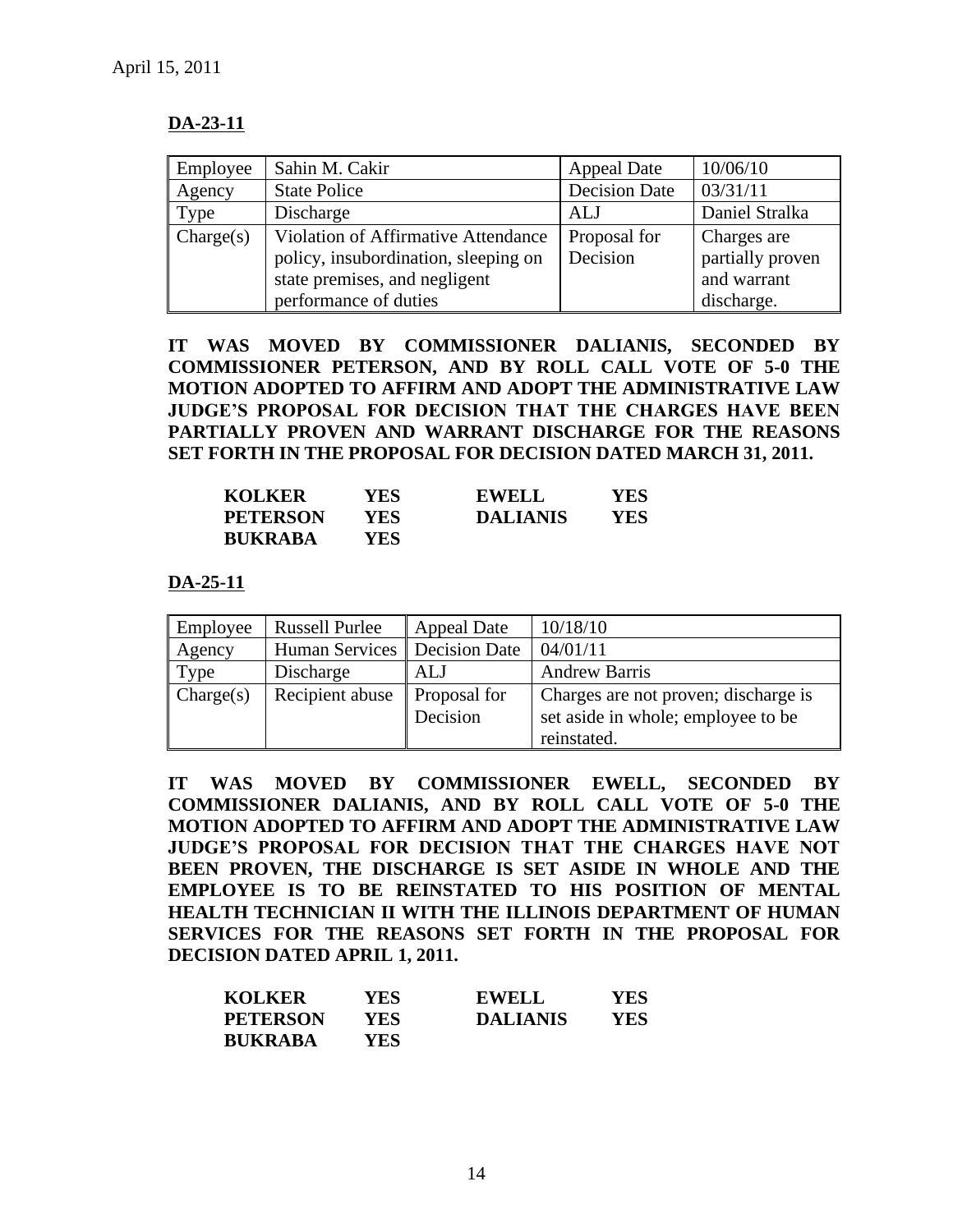# **DA-26-11**

| Employee  | Cindy L. Barrett | <b>Appeal Date</b>   | 10/22/10                       |
|-----------|------------------|----------------------|--------------------------------|
| Agency    | Corrections      | <b>Decision Date</b> | 03/31/11                       |
| Type      | Discharge        | ALJ                  | <b>Andrew Barris</b>           |
| Change(s) | Unauthorized     | <b>Proposal for</b>  | Charges are proven and warrant |
|           | absence          | Decision             | discharge.                     |

**IT WAS MOVED BY COMMISSIONER EWELL, SECONDED BY COMMISSIONER DALIANIS, AND BY ROLL CALL VOTE OF 4-1 THE MOTION ADOPTED TO AFFIRM AND ADOPT THE ADMINISTRATIVE LAW JUDGE'S PROPOSAL FOR DECISION THAT THE CHARGES HAVE BEEN PROVEN AND WARRANT DISCHARGE FOR THE REASONS SET FORTH IN THE PROPOSAL FOR DECISION DATED MARCH 31, 2011.** 

| <b>KOLKER</b>   | NО   | <b>EWELL</b>    | YES |
|-----------------|------|-----------------|-----|
| <b>PETERSON</b> | YES  | <b>DALIANIS</b> | YES |
| <b>BUKRABA</b>  | YES. |                 |     |

# **DA-33-11**

| Employee  | Michael A. Sanders                           | <b>Appeal Date</b>  | 12/07/10               |
|-----------|----------------------------------------------|---------------------|------------------------|
| Agency    | Healthcare & Family Services   Decision Date |                     | 03/31/11               |
| Type      | Discharge                                    | ALJ                 | <b>Andrew Barris</b>   |
| Change(s) | Violation of Affirmative                     | <b>Proposal</b> for | Charges are proven and |
|           | Attendance Policy and                        | Decision            | warrant discharge.     |
|           | <b>Employee Handbook</b>                     |                     |                        |

**IT WAS MOVED BY COMMISSIONER DALIANIS, SECONDED BY COMMISSIONER BUKRABA, AND BY ROLL CALL VOTE OF 5-0 THE MOTION ADOPTED TO AFFIRM AND ADOPT THE ADMINISTRATIVE LAW JUDGE'S PROPOSAL FOR DECISION THAT THE CHARGES HAVE BEEN PROVEN AND WARRANT DISCHARGE FOR THE REASONS SET FORTH IN THE PROPOSAL FOR DECISION DATED MARCH 31, 2011.** 

| <b>KOLKER</b>   | YES  | <b>EWELL</b>    | YES |
|-----------------|------|-----------------|-----|
| <b>PETERSON</b> | YES  | <b>DALIANIS</b> | YES |
| <b>BUKRABA</b>  | YES. |                 |     |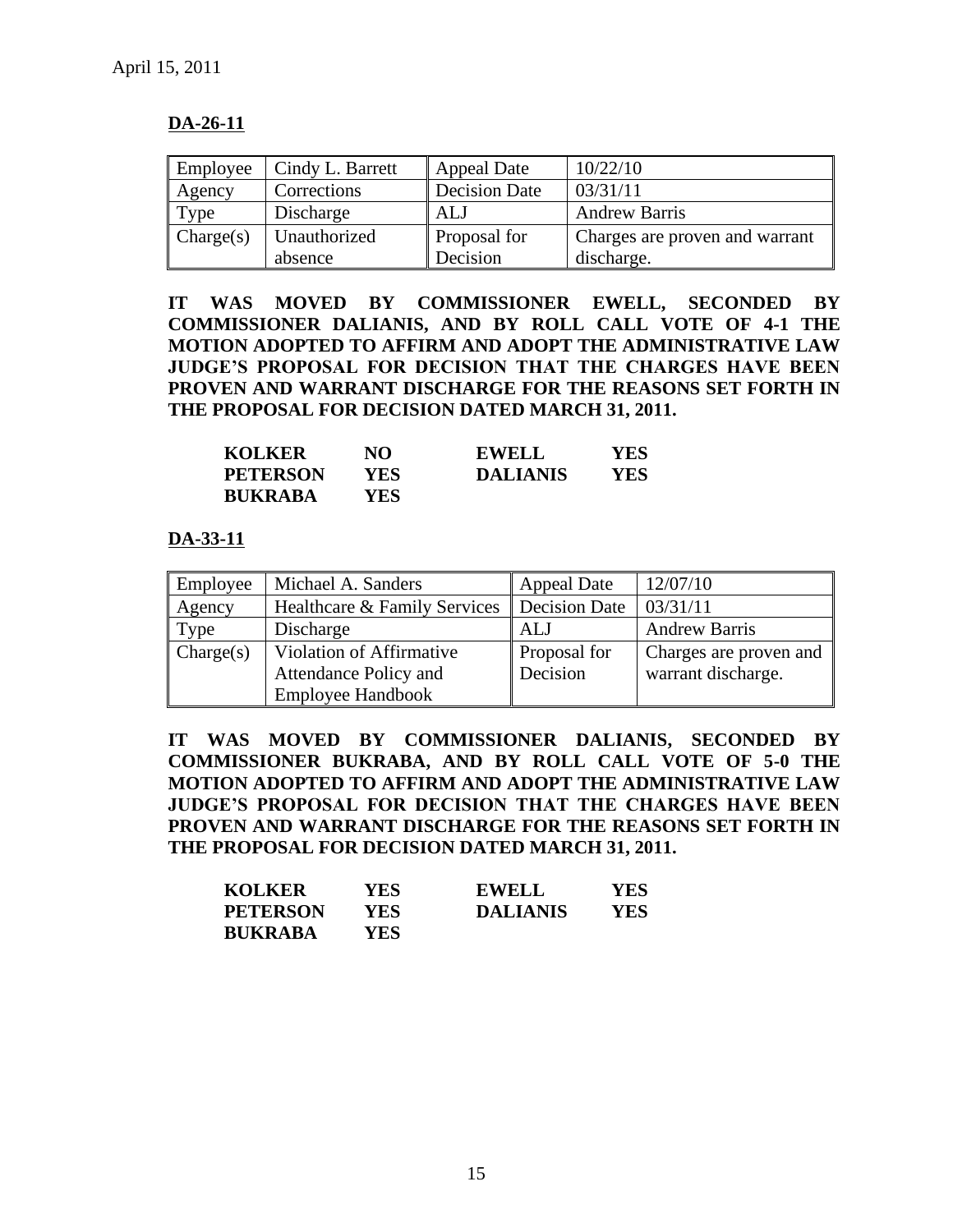# **RV-23-03 on Remand<sup>2</sup>**

| Petitioner | <b>AFSCME</b>                 | <b>Appeal Date</b>   | 08/04/08                      |
|------------|-------------------------------|----------------------|-------------------------------|
| Agency     | Various                       | <b>Decision Date</b> | 03/22/11                      |
| Type       | <b>Rule Violation</b>         | ALJ                  | Daniel Stralka                |
| Allegation | <b>Violation of Personnel</b> | Proposal for         | 16 personal service contracts |
|            | Code (20 ILCS 415/8b)         | Decision             | violated the Personnel Code   |
|            | by various state agencies     |                      | because they covered a        |
|            | in the use of personal        |                      | "position of employment."     |
|            | service contracts and/or      |                      | The remaining allegations     |
|            | vendor contracts              |                      | are dismissed.                |

**IT WAS MOVED BY COMMISSIONER PETERSON, SECONDED BY COMMISSIONER DALIANIS, AND BY ROLL CALL VOTE OF 5-0 THE MOTION ADOPTED TO AFFIRM AND ADOPT THE ADMINISTRATIVE LAW JUDGE'S PROPOSAL FOR DECISION THAT IN ACCORDANCE WITH THE APPELLATE COURT ORDER DATED JULY 8, 2005, THE COMMISSION CONDUCTED AN INVESTIGATION AND FOUND A VIOLATION OF THE PERSONNEL CODE IN THAT 16 PERSONAL SERVICE CONTRACTS WITH THE DEPARTMENT OF AGRICULTURE COVERED A "POSITION OF EMPLOYMENT" AS SET FORTH IN THE PERSONNEL CODE. THE COMMISSION HEREBY DIRECTS THE RESPONDENT AGENCIES TO COMPLY WITH THE REQUIREMENT OF THE PERSONNEL CODE (20 ILCS 415/4) THAT ALL POSITIONS OF EMPLOYMENT IN THE SERVICE OF THE STATE OF ILLINOIS SHALL BE SUBJECT TO ITS PROVISIONS UNLESS OTHERWISE EXEMPTED. THE REMAINING ALLEGATIONS ARE DISMISSED AS AGREED BY THE PARTIES.**

| <b>KOLKER</b>   | YES  | <b>EWELL</b>    | <b>YES</b> |
|-----------------|------|-----------------|------------|
| <b>PETERSON</b> | YES- | <b>DALIANIS</b> | YES        |
| <b>BUKRABA</b>  | YES. |                 |            |

### X. APPEAL TERMINATED WITHOUT DECISION ON THE MERITS

### **DA-43-11**

 $\overline{a}$ 

| Employee  | Don Ray Williams                                              | <b>Appeal Date</b> | 3/17/11                                                    |
|-----------|---------------------------------------------------------------|--------------------|------------------------------------------------------------|
| Agency    | Corrections                                                   | Decision Date      | 3/28/11                                                    |
| Type      | Discharge                                                     | I ALJ              | <b>Andrew Barris</b>                                       |
| Charge(s) | Brought contraband into Proposal for<br>a correctional center | Decision           | Dismissed subject to approval<br>of Commission; withdrawn. |

 $2$  This appeal was originally filed on October 31, 2002 and addressed the use of 538 personal service contracts and 45 vendor contracts in 21 different state agencies. After two administrative reviews, it was remanded to the Commission on August 4, 2008.